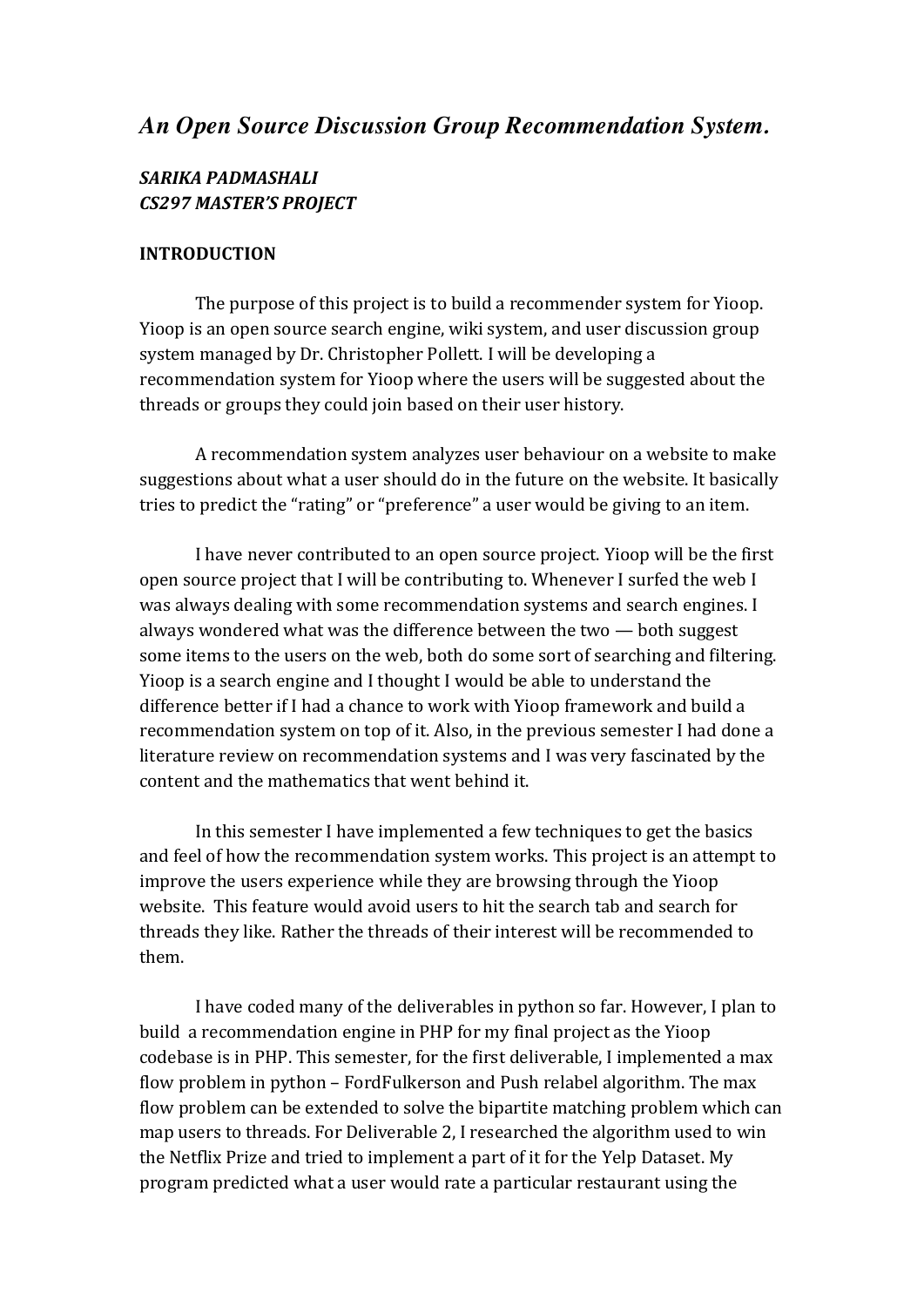biases. In Deliverable 3, I got an opportunity to work with the Yioop codebase. I will be working extensively on the Yioop codebase next semester, hence it was essential to understand the framework so that next semester I spend more time on improving and building the recommendation model for Yioop and less time in understanding the framework. In Deliverable 4, I tried another technique which used the latent matrix facrtorization to predict the users rating. I have discussed each of these deliverables in detail in the section followed by preliminaries.

### **PRELIMINARIES**

Let us take a few examples to help us understand what a recommendation system recommends. Netflix Recommender system suggests a list of movies to users to improve their movie watching expeirence. Whenever you log in to your amazon account, you see "Users who bought this, also bought that" suggestions from amazon based on your purchase history. This is the power of the recommendation systems.

Recommendation systems, when properly built ease the users' experience of the website and also increases the number of hits the website receives. Recommendation systems have proven useful for huge companies like Amazon and Netflix who have a very large expansive client base and have a large number of movies or products which a large number of people haven't even seen or pruchased. 

A huge corpus of data depicting users' behaviour is the key to building a good recommendation system as we are trying to find similar users or items to make some suggestions. If we do not have a pattern or similarity between users or products and each item is different and every other person has a different taste when why build a recommender system in the first place. However, there is always a pattern which exists among all the users behvaiour however different or unique a person might be. Same is the case with products or items and in our  $case - groups.$ 

### **TYPES OF RECOMMENDER SYSTEMS**

There are two main types of recommendation systems  $-$  Content based filtering and Collaborative filtering. Each system tries to find similarities between users and items. Merging data between different users and items helps these systems gain insights on their patterns.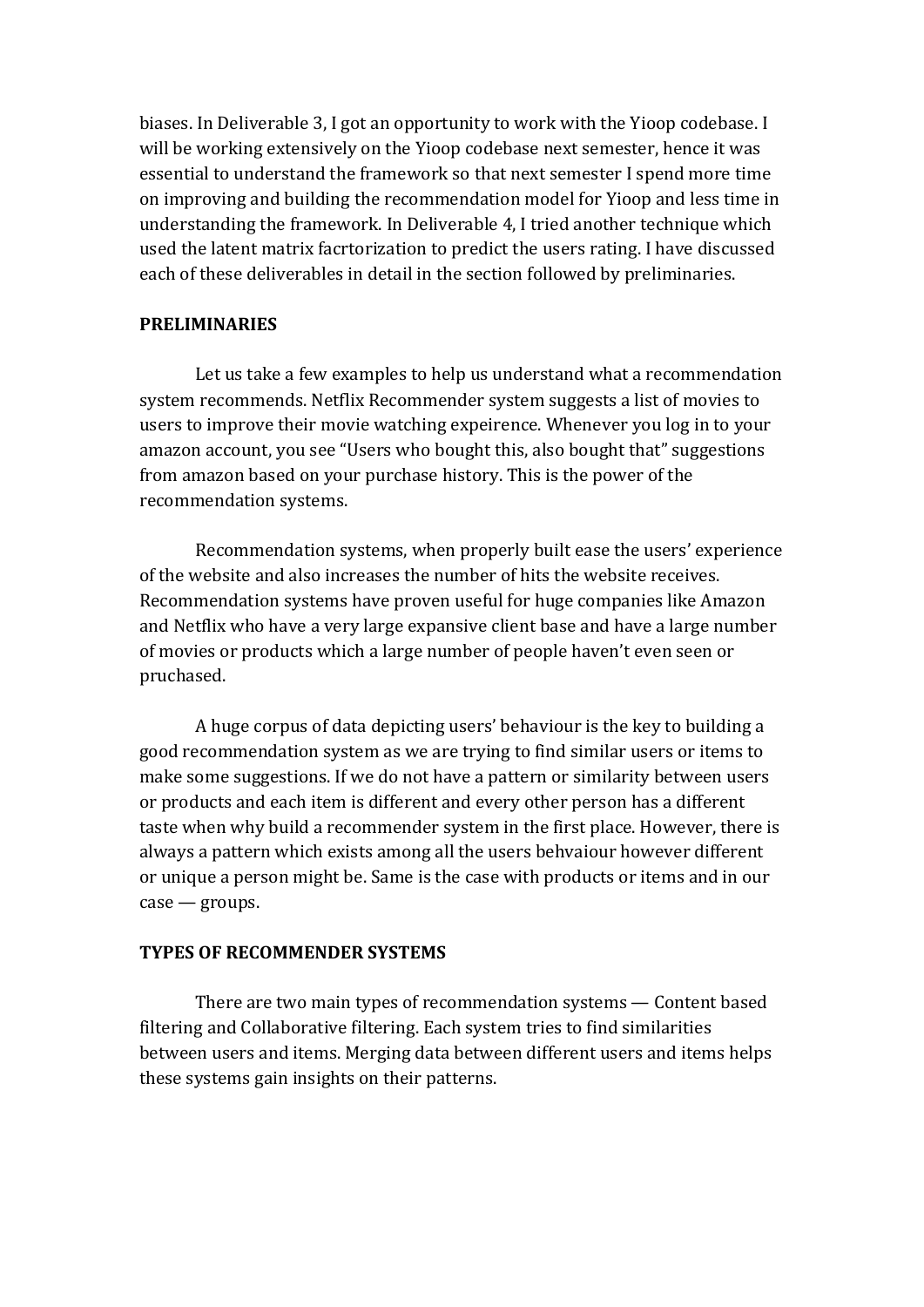## **Content Based Filtering**

Content based filtering systems focus on the attributes of items. The similarity between items is determined by measuring the similarity between their attributes. Figure 1 is an example of content based filtering. Below is a mapping of users to the items they shopped. We see that the items grapes and watermelon have similar attributes  $-$  they both are fruits. When Joe purchases watermelon, we also recommend him to buy grapes. This is a basic example of how content based filtering works.



Fig. 1. Content Based Filtering

## **Collaborative filtering**

Collaborative filtering tries to find other similar users and suggests items which similar people have liked. It is based on the idea that if two or more users have assessed an item similarly in the past they are likely to assess other items similarly in the future. Let us ask ourselves a few simple questions here: How often have you asked a friend who has a similar taste as yours in movies to suggest a movie on a boring friday night? How often have you asked your friends to come shopping with you because you like the clothes they wear?

Collaborative filtering tries to do the very same thing which you do, infact it acts like your friend here and suggests items for you by mining millions of similar users. Figure 2 gives an illustration of the basic working of collaborative filtering. Chris purchases strawberries, oranges and mangoes, Sarika buys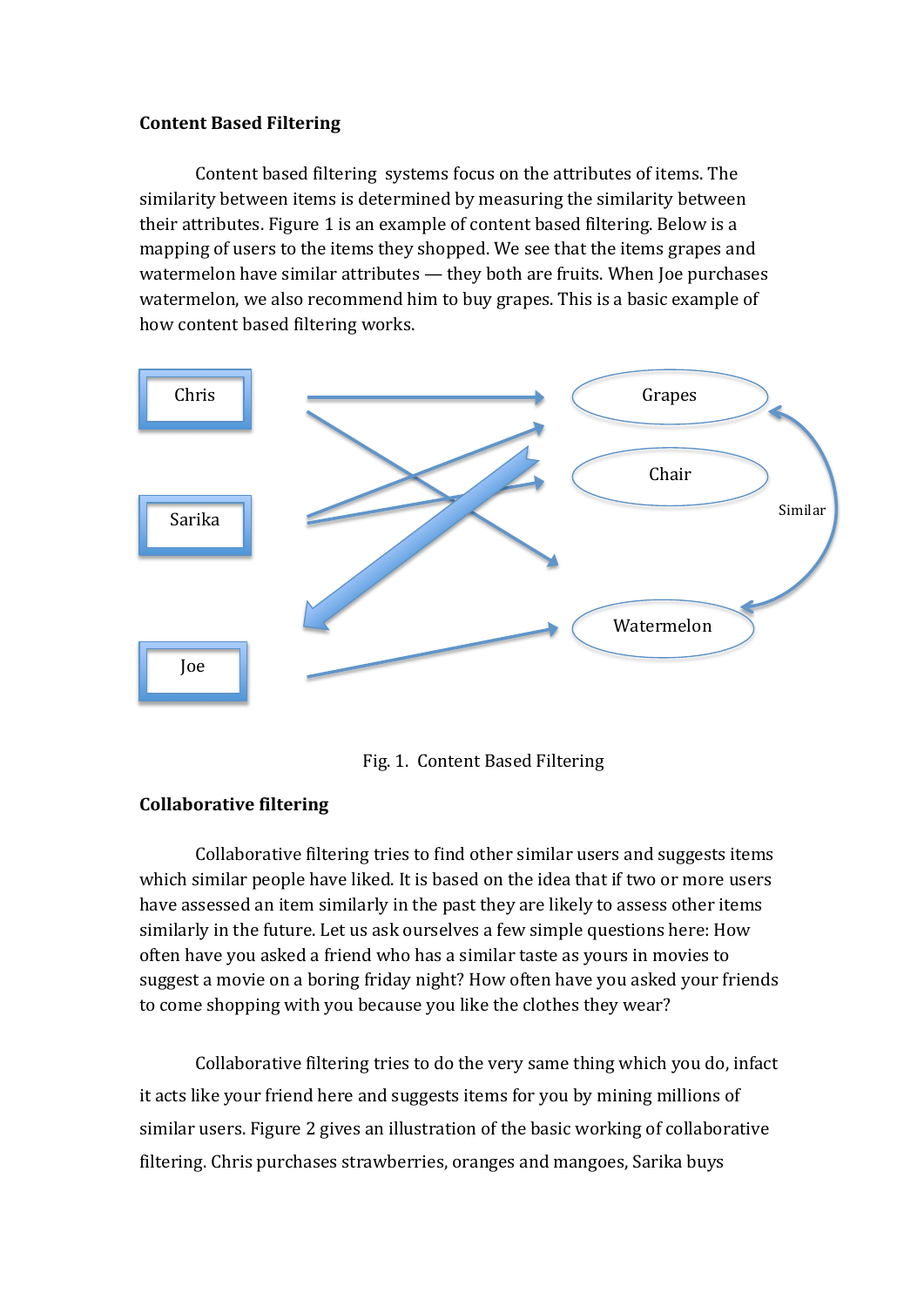mangoes and watermelons, while Joe buys watermelon. What else would we suggest Joe? We see that the shopping pattern of Sarika and Joe are similar hence we suggest Joe to buy mangoes.



Fig. 2. Collaboratoive Filtering

## **A RECOMMENDATION SYSTEM FOR YIOOP**

For my project, I will use collaborative filtering techniques to recommend to users about the threads they might be interested in. I will be suggesting to users a list of groups they might find exciting.

The project will have the following components: I plan to make use of the user history of Yioop and all the activities which each user might have done on the Yioop page  $-$  click data, browsing history, threads viewed (if this data is available) and apply some collaborative filtering techniques to recommend new groups to the users.

This semester I have been researching on the collaborative filtering techniques, tried to understand the Yioop framework, read various research papers to find out what would and what would not work for my project.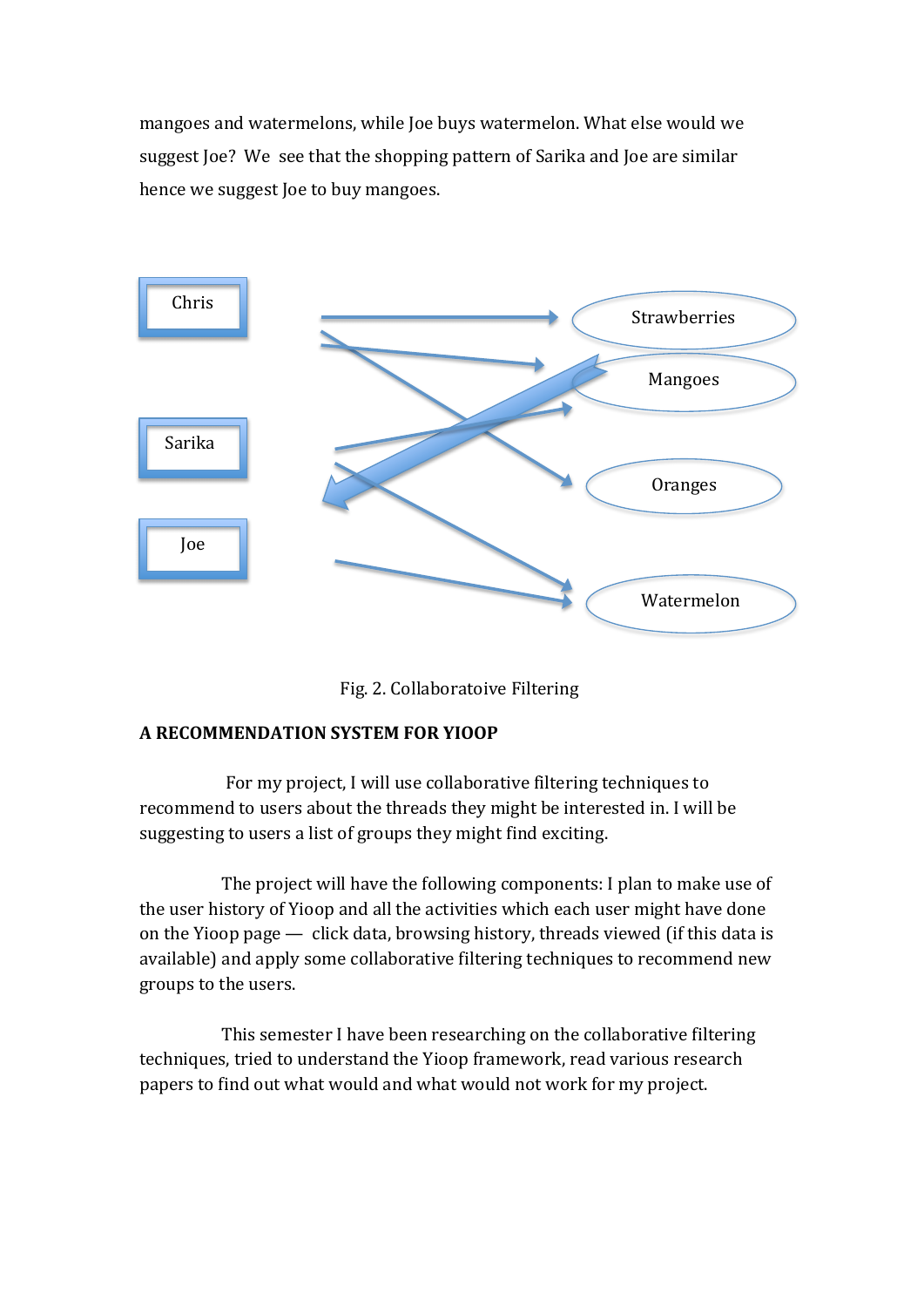### **Deliverable 1: Max Flow Problem**

The Maximum flow problem involves finding a feasible flow through a single-source, single-sink flow network that is maximum. I can use the bipartite maching problem to map users to threads. We can represent the Yioop dataset as a weighted bipartite graph where edges between users to threads will be weighted by some rating. The recommendation model can be used to predict those weights between users and threads. The edge between a user and a thread can be thought of as how important that thread is to a particular user. Based on these weights we can predict users with threads. However, I will not be using this for my project.

Let us define the maximum flow problem with the help of diagram. Figure 3 is a network with nodes which are labelled 's', 1 through 7 and 't'. Node 's' is the source and node 't' is the sink. It is a single-source, single-sink network. Each edge between two adjacent nodes has some weights assigned to it. Our job is to pass these weights through the network from one node to the other such that the weights are always flow. We call this as the flow. We have to find the maximum flow through the network.



 Fig. 3. Network Graph

I have tried to solve the maximum flow problem using two algorithms.

1.) Ford Fulkerson method - This algorithm selects a path in the network and finds the maximum flow through that path. The algorithm then augments on this path chosen and tries to find if some more flow can be passed and keeps doing it till there is no augmenting path available. This is not the best possible algorithm as it certainly depends on the path we have chosen first. However, there are many techniques for selecting the best augmenting path.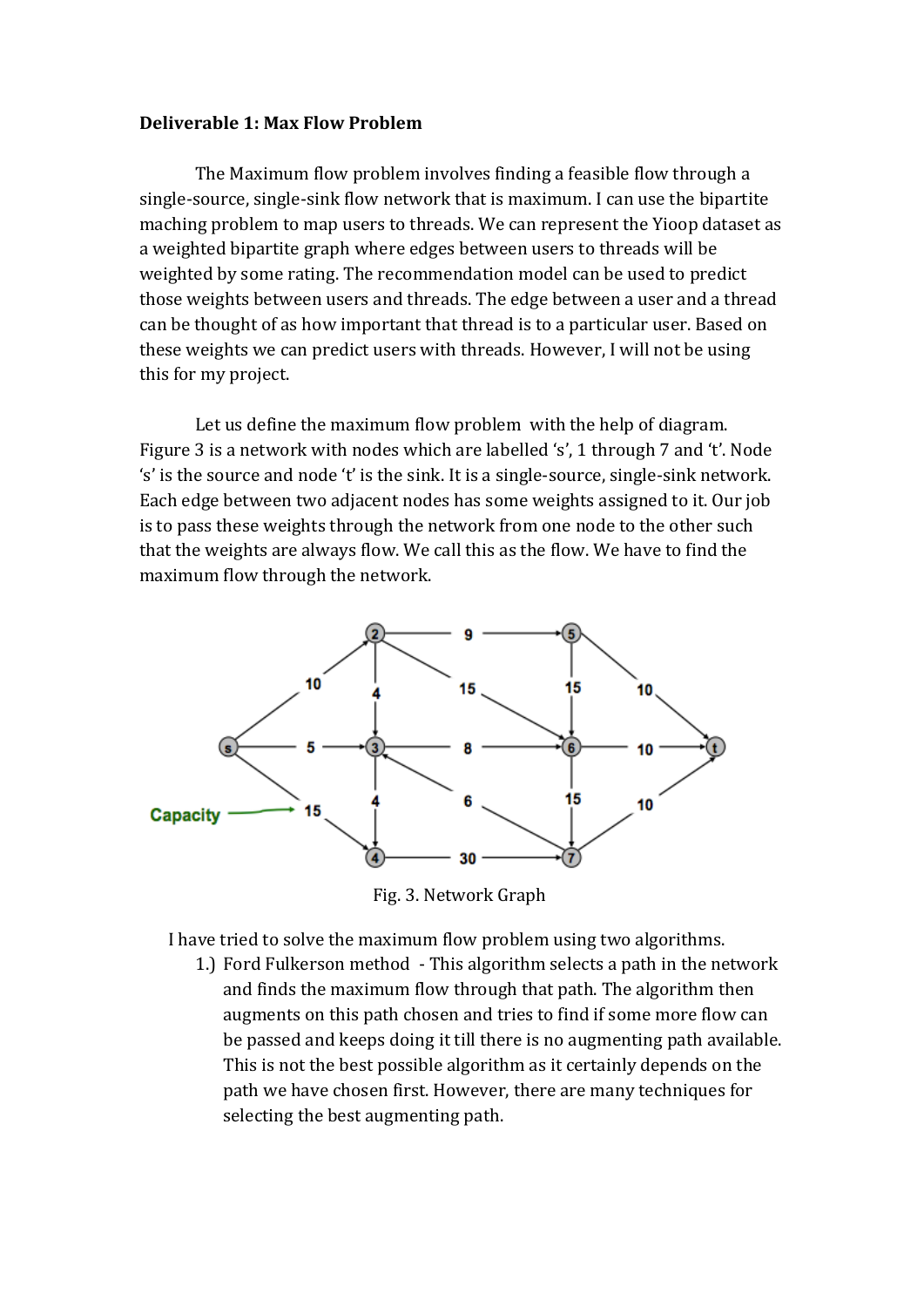In [5]: %run "/Users/Sarika/Documents/SEM 3/Masters Project/Deliverable 1/Ford-FulkersonAlgorithm.py"

Enter the filename: graph.txt This is Graph G: [0, 16, 13, 0, 0, 0]<br>[0, 0, 0, 12, 0, 0]  $[0, 4, 0, 0, 14, 0]$  $[0, 0, 9, 0, 0, 20]$  $[0, 0, 0, 7, 0, 4]$ <br> $[0, 0, 0, 0, 0, 0]$ <br>This is Flow f:  $[0, 12, 11, 0, 0, 0]$  $[0, 0, 0, 12, 0, 0]$  $[0, 0, 0, 0, 11, 0]$  $[0, 0, 0, 0, 0, 19]$ <br> $[0, 0, 0, 7, 0, 4]$ <br> $[0, 0, 0, 0, 0, 0, 0]$ This is Residual f':  $[0, 4, 2, 0, 0, 0]$  $[0, 0, 0, 0, 0, 0]$  $[0, 4, 0, 0, 3, 0]$ <br> $[0, 0, 9, 0, 0, 1]$  $[0, 0, 0, 0, 0, 0]$  $[0, 0, 0, 0, 0, 0]$ Total flow:

#### Fig. 4. Ford-Fulkerson Algorithm Output

2.) Push - Relabel algorithm  $-$  This algorithm is very similar to how water flows i.e water always flow from a reservoir at a higher altitude to a lower altitude. In this algorithm, first all the node are assigned some height - source is given a height equal to the number of nodes and all the other nodes are given a height of  $0.$  Our aim is to push the flow from a node at higher altitude – source of height 'n' to a lower altitude  $-$  sink at height '0'. The heights of the intermediate nodes keep changing as the algorithm proceeds.

There are two major operations in this algorithm:

Push operation: This operation basically tries to push an overflowing node at a higher altitude to a node at a lower altitude. This operation takes place only if the node has some excess flow than it can carry.

Relabel operation: This operation takes place if there is an overflowing node and it is at a lower or equal height than all its neighbors and has no node to pass the excess flow to. Hence we have to relabel the heights of the current node. The height of the current node is then raised by 1 more than the minimum height among the adjacent nodes.

I have implemented the Ford Fulkerson and the push relabel algorithms and it gives the maximum flow in the network. It also uses doctest module in python to test simple cases.

The maximum flow problem can be extended to solve the bipartite matching problem. A bipartite graph  $G = (V, E)$  is a graph in which the vertex set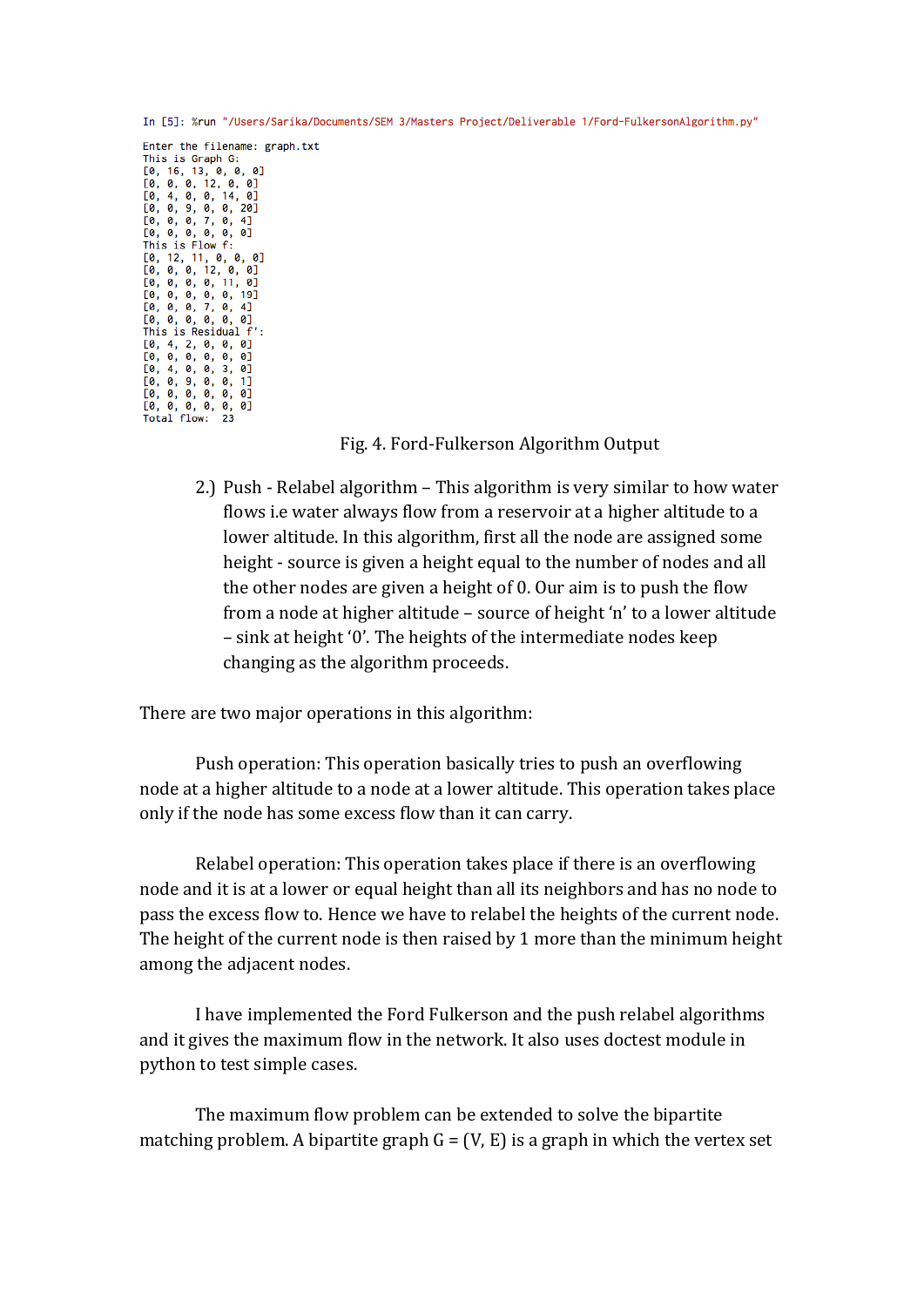V can be divided into two disjoint subsets X and Y such that every edge e in E has one end point in X and the other end point in Y.

In [4]: %run "/Users/Sarika/Documents/SEM 3/Masters Project/Deliverable 1/Push-RelabelAlgorithm.py" Please enter the filename: graph.txt Number of nodes in the network: 6 ==============Push-Relabeled(Preflow-push) algorithm ============== Maximum Flow for the network is: 23

Fig. 5. Push-Relabel Algorithm Output

### **Deliverable 2: Collaborative filtering (Baseline Predictors)**

In this deliverable, I tried to build a recommendation system for Yelp by implementing a part of the algorithm used by the Netflix Competition winners. I tried to exploit the biases amongst users and restaurants to make predictions. For example: Some users have a tendency to rate all items poorly while some rate all the items generously. Similary for the items, some items have a very good quality as compared to some other items. I have tried to incorporate these biases while predicting a users rating for a particular item.

I have taken the Yelp Dataset and it predicts user ratings for a particular business/restaurant based on user reviews. The dataset was provided by Yelp for public. I have made use of only the Yelp reviews data to predict ratings. The yelp\_academic\_dataset\_review.json file has 2.7M reviews and 649K tips by 687K users for 86K businesses. I have made use of the following features -"business\_id", "user\_id", "stars" for prediction. I have tried to predict the rating by computing the business/restaurant and user biases by aggregating the data. I have calculated the biases of users and businesses with respect to the overall average rating.

The program calculates the average overall rating followed by the user and restaurant bias. It saves these values in a dictionary. Once this training is done, based on the user and restaurant for which we want to predict, it adds these biases to the average rating to predict a users rating for that particular restaurant.

Example: Suppose we want to predict what user "Sarika" would rate the restaurant "In-n-Out Burger" and the overall average rating  $= 3.7$ , the users and the restaurants bias comes out to be 1.7 and  $-1.2$  respectively then the predicted rating would be  $3.7 + 1.7 - 1.2 = 4.2$ .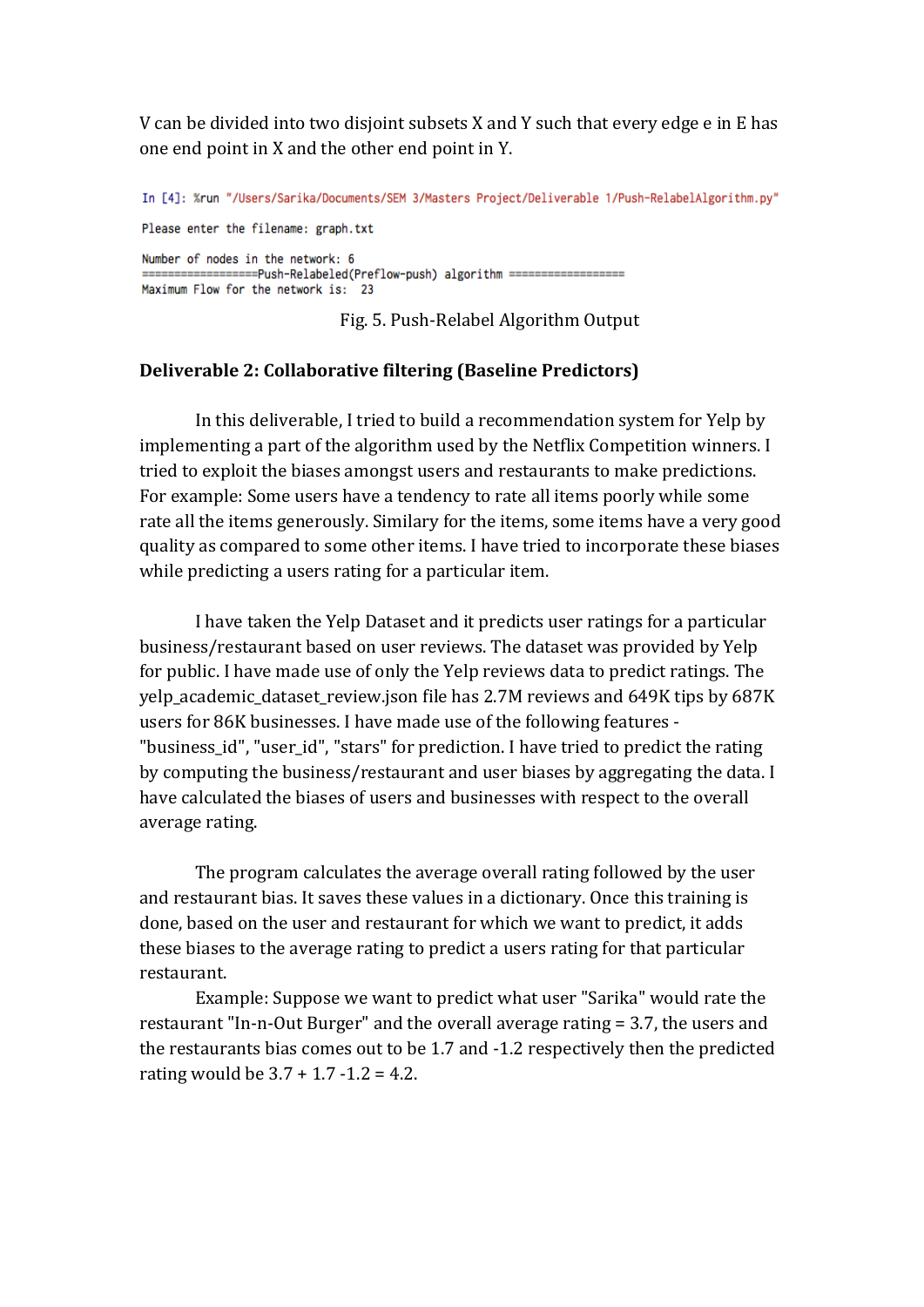In [7]: %run "/Users/Sarika/Documents/SEM 3/Masters Project/Deliverable 2/YelpRecommender.py" 7KoVg50MjYu8taLFSE7hNA mYSpR\_SLPgUVymYOvTOd\_O User ID entered: 7KoVg50MjYu8taLFSE7hNA Restaurant ID entered: mYSpR\_SLPgUVymYOvTQd\_Q Sum of ratings: 10107148 Count of ratings: 2685066 Average Rating of Yelp: 3.76420840307 Predicted Rating: 5.0

Fig. 6. Collaborative Filtering (Baseline Predictors) Output

### **Deliverable 3: Yioop Register Page Patch**

This particular exercise helped me to get familiar with the Yioop framework. I will be recommending threads to users in Yioop and would be rendering my recommendations on the Yioop page. Hence it is essential to understand the Yioop framework. I have made two patches to get familiar with it.

### **Patch 1**

In this patch, I have added client side validation in the register page of Yioop. While a new user gets registered in Yioop he has to fill a form which has the following fields like first name, last name, email address, username, password, retype password and after a user fills these fields the user clicks on the submit button to get registered. The form is validated on the server side and if there are any errors then the user is warned about the errors. This consumes a lot of time and can also have some security issues. I have incorporated client side validation of the above form using.

The following client side validations have been implemented in Yioop:

1.) All the required fields of the form must be filled otherwise the submit button is disabled.

| <b>First Name:</b> |                                                                                                       |
|--------------------|-------------------------------------------------------------------------------------------------------|
| <b>Last Name:</b>  |                                                                                                       |
| Username:          |                                                                                                       |
| Email:             | Type email address.                                                                                   |
| Password:          | <b>Type Password</b>                                                                                  |
| Re-type password:  |                                                                                                       |
|                    | <b>By using Create</b><br>Account button, I agree<br>to the Yioop Terms and<br><b>Privacy Policy.</b> |
|                    | <b>Create Account</b>                                                                                 |

Fig.7. Register Page -Disabled Button Output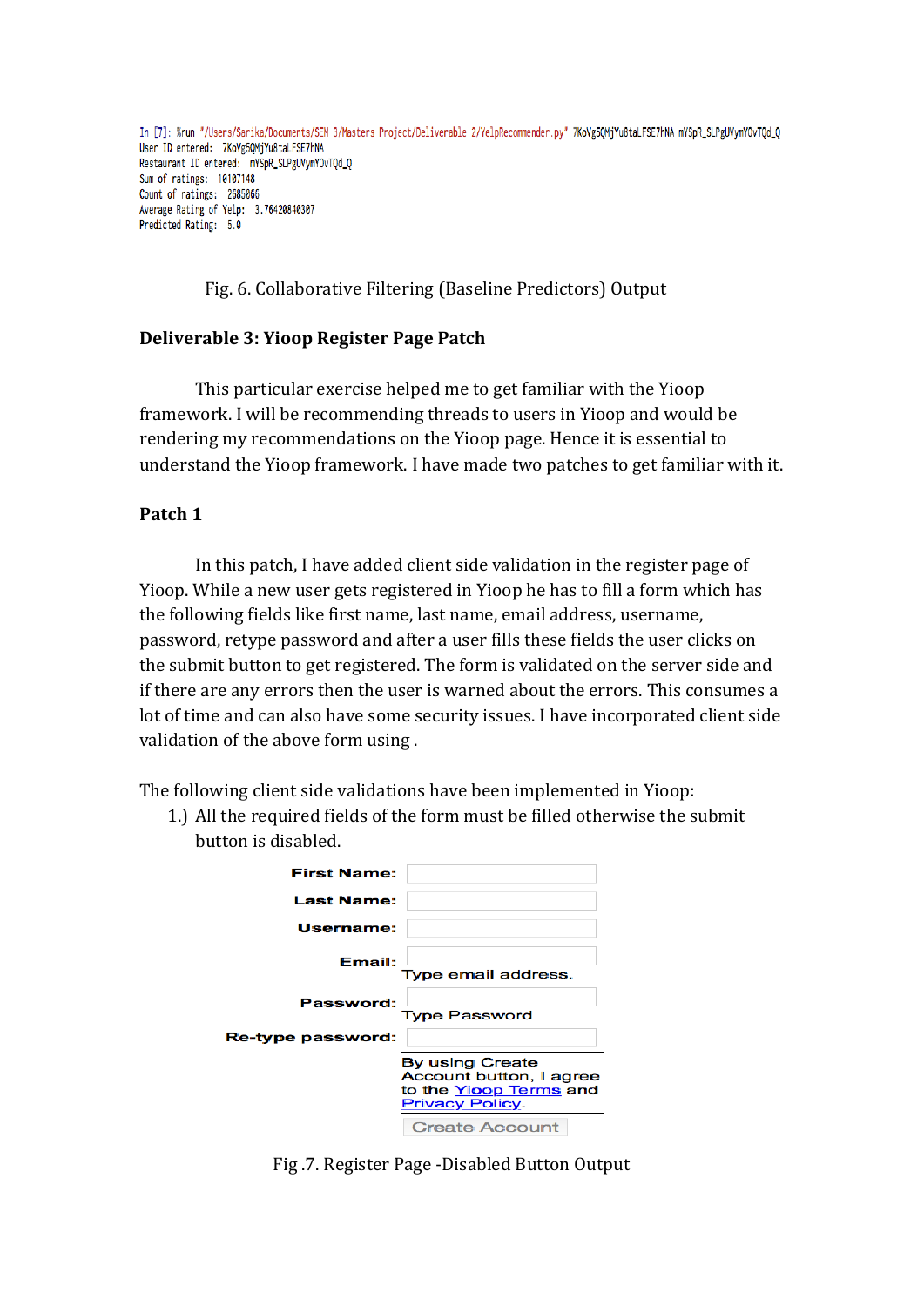2.) If any field is touched by a user which is a required field and the user keeps it empty, the user is immediately warned to fill it.



Fig.8. Register Page –Required field Incomplete Warning

3.) The email address field of the form is checked if it is in the proper format. For example: sarika.yahoo.com is an invalid email address whereas sarika.padmashali@yahoo.com is a valid one

Email: sarika@yahoo.com

Fig. 9. Register Page -Email Address Validation Output

4.) The password field should now have alphabets, numbers and must be at least 8 characters long. It checks the strength and warns the user about the strength of the password.



Fig.10. Register Page -Password Validation Output

5.) The retyped password should match to the one typed earlier else it warns the user.



Fig.11. Register Page – Retyped Password Validation Output

## **Patch 2**

In this patch, I have tried to incorporate a new filter using which the owner of the group can delete multiple users based on their join date. If a particular user or a group of users have joined a group long back and the owner wants to remove those users from the group then the owner can select all those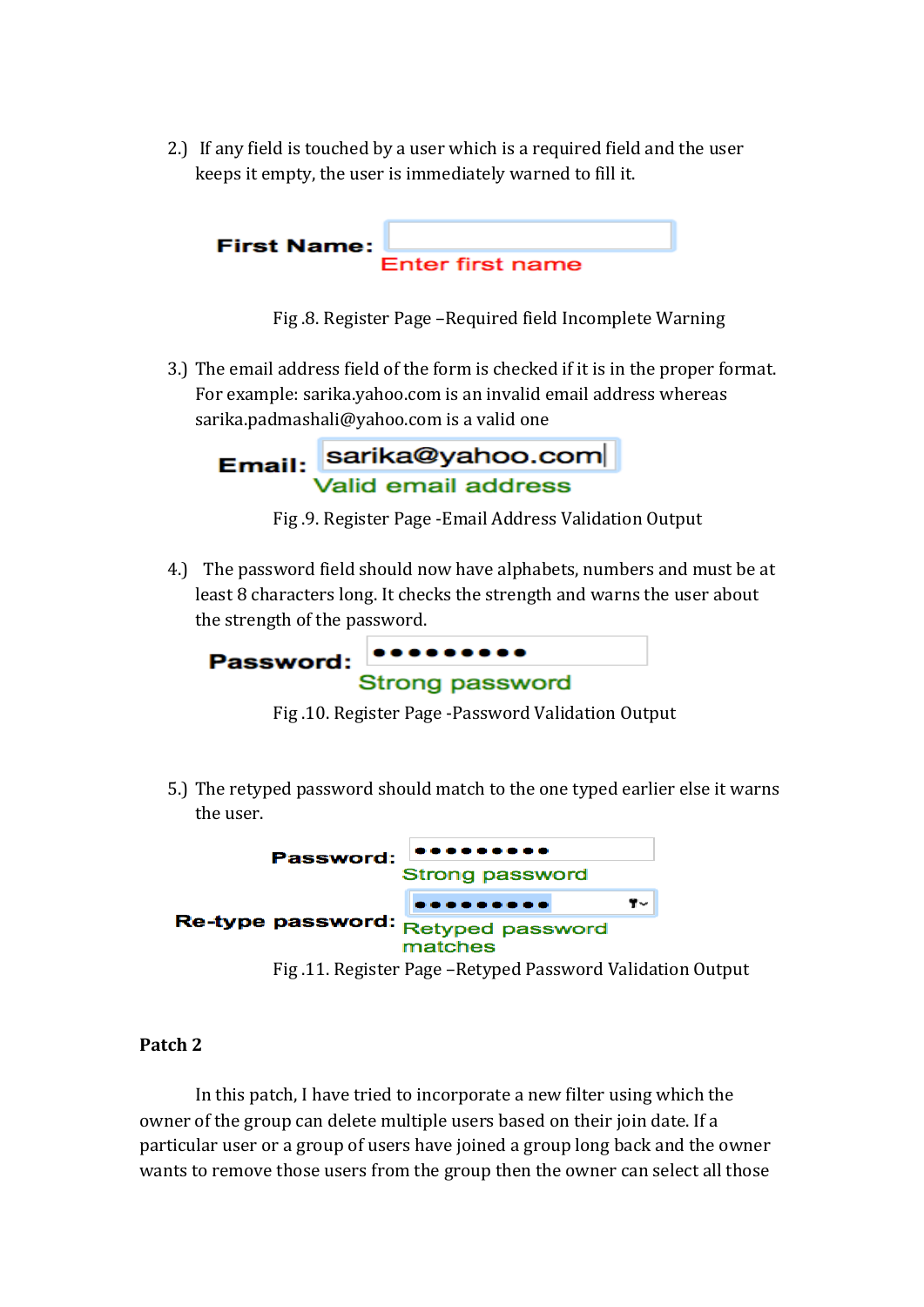users and can delete them just at the click of a button. The joining date is displayed to the owner in the format  $mm/dd/vv$ .



**Save** 

Fig. 12. Delete Multiple Users Based On Join Date



Fig. 13. Delete Multiple Users Based On Join Date (After Deletion)

The two patches in Yioop gave me an opportunity to play with the components, controllers and views part of the framework which I will be using in my project implementation.

## **Deliverable 4: Collaborative Filtering (Latent matrix factorization)**

This is another technique which I have implemented and can be used for predicting a users rating for items. Collaborative filtering techniques which make use of user-based and item-based filtering are very intuitive and easy to implement, but it is not as effective as matrix factorization techniques. Matrix factorization techniques are more effective as it finds the hidden features which are responsible for the interaction between users and items.

As the name suggests matrix factorization aims at finding the factors of a matrix such that when you multiply it you get back the originial matrix  $-$  if not the original at least something closer to the original matrix. Once we find these factors, we can now use these factors to predict the missing ratings of the items in the matrix I.e., we can now rate the items which had not been rated by a user earlier.

Matrix factorization basically tries to find the latent features about how users rate items. For example, a bunch of users might give high ratings to a particular restaurant because they like the cuisine served in the restaurant or they like the ambience of the restaurant. If we are able to find these hidden features then we can predict how a user might rate an item because there is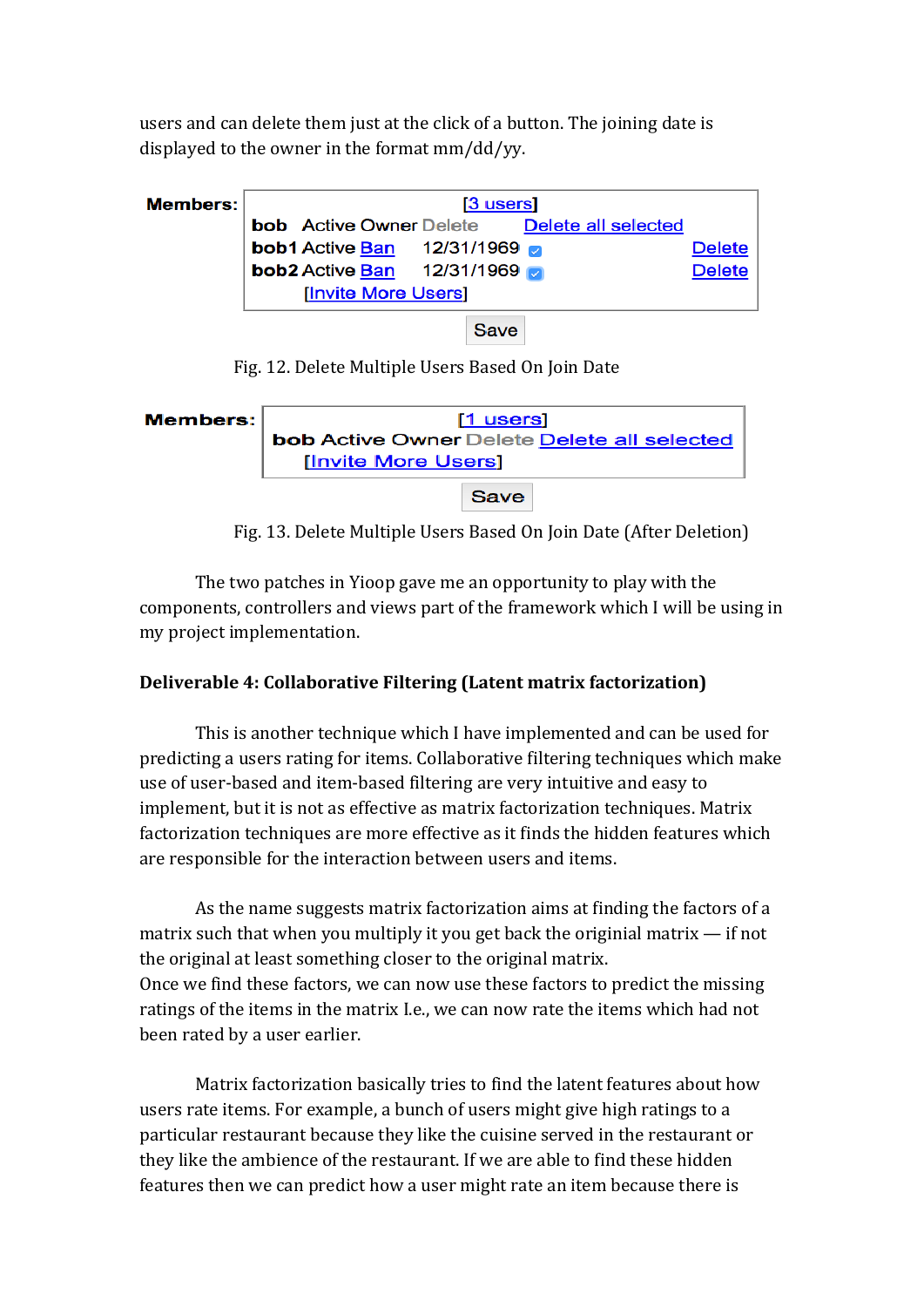some kind of mapping between the attributes of the users and the attributes of the restaurants. Also the number of hidden features will be much smaller to the number of users/items. Like I said earlier, if every individual has a unique taste or every movie is unique there is no need for having a recommendation system.

I have used the same Yelp dataset. I have sampled the dataset as scalability is one issue which comes with matrix factorization as it is computationally expensive. We have some reviews data from Yelp and each record has some user ratings, user ids and restauran ids associated with it. The user and restaurant ids are in a random string format so I first converted it into some integers and kept that mapping in a dictionary. Now I created a matrix R which will be a matrix of users and restaurant ids. I have kept 0 at the places where the users have not recommended an item. The size of R will be  $|U| \times |B|$ where  $U$  is a set of users and  $B$  is a set of restaurants. We now want to find  $K$ latent features. We now have to find the two matrices P and Q such that their prouct is R approximately.

> $P = (|U| \times K \text{ matrix}) Q = (|B| \times K \text{ matrix})$  $R \approx P \times Q^T \approx R^{\wedge}$

Now from the above equation we can say that each row of  $P$  is an association between features and users. Similary, each row in  $Q$  is an association between features and restaurants.

Hence now to predict how a user might rate restaurant we just take the dot product.

$$
r_{ij}^{\hat{}} = p_I^T \times q_j
$$

I have used the gradient descent method to find the matrices P and Q. Gradient descent basically initilizes the matrix P and O with some random numbers and then tries to find how different the obtained matrix is to R and tries to minimize the error iteratively. To minimize the error we have to know the direction in which we have to modify the current values. We are finding the gradient at the current values by differentiating with respect to both the variables. Once we find the gradient we can multiply it with a constant  $\propto$  and add it to the current values.  $\alpha$  determines the rate at which we want the error approaching the minimum.

I have also used a regularization technique to avoid overfitting by adding a parameter  $\beta$ . It basically controls the magnitude of the user feature and the restaurant feature such that it approximates R better.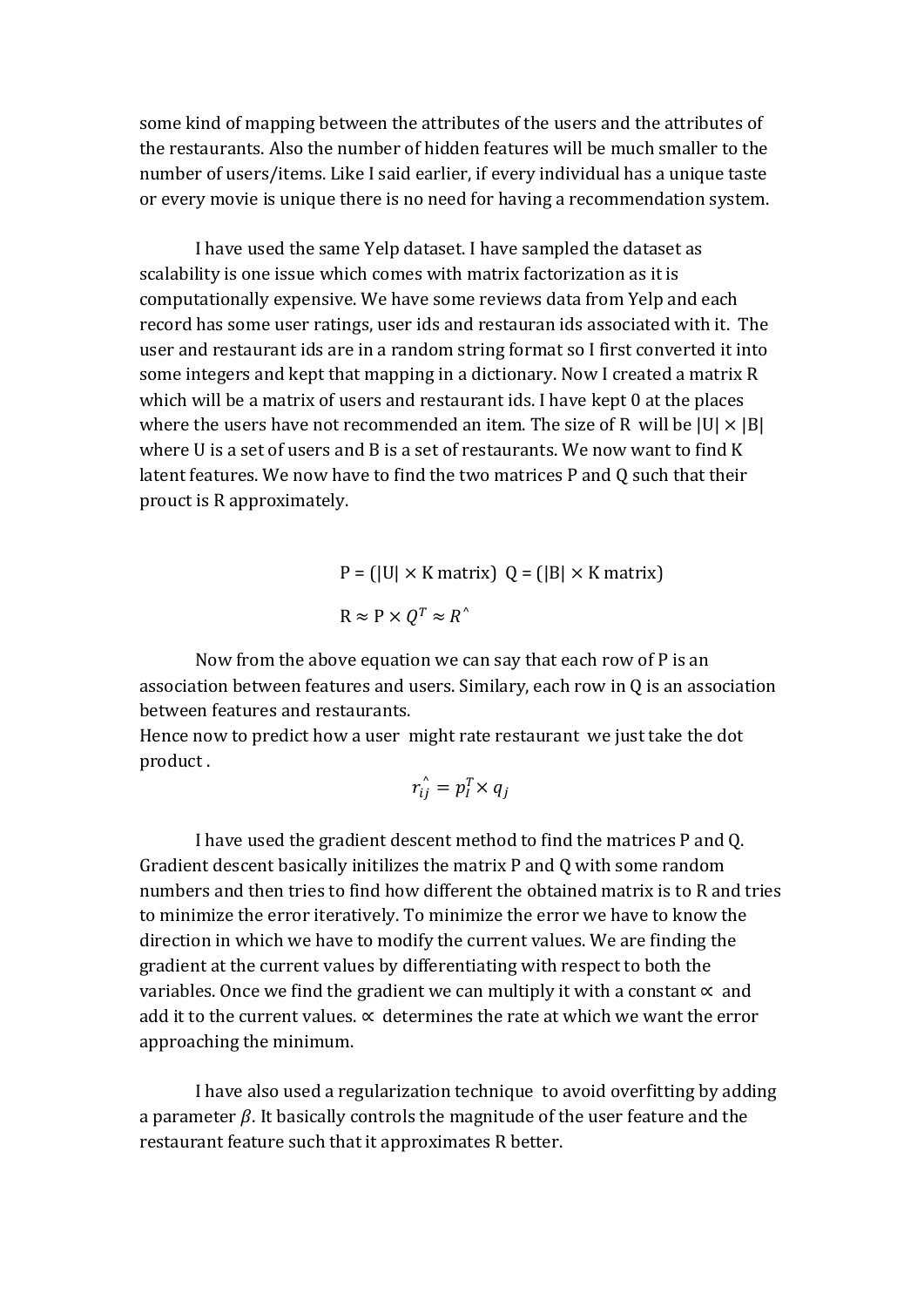In [12]: %run "/Users/Sarika/Documents/SEM 3/Masters Project/100review.py" nEYPahVwXGD2Pjvgkm7OqQ mYSpR\_SLPgUVymYOvTOd\_Q User ID entered: nEYPahVwXGD2Pjvgkm70q0 Restaurant ID entered: mYSpR\_SLPgUVymYOvTQd\_Q The predited rating for the user id and restaurant id entered above is 1.39715987861

Fig. Collaborative Filtering (Latent Matrix Factorization) output

### **WHAT DID NOT WORK?**

Hits Algorithm:

During my research about recommender systems I researched about HITs algorithm which is used for ranking web pages and found that HITs algorithm wouldn't be the best choice for a recommender system. HITs broadly classifies a document into two classes which are authorities and hubs. Authorities include pages which have relevant information whereas hubs are pages that link to authorities. A good authority is linked from many good hubs and good hubs are linked to many good authorities. For web pages each website is linked to other websites and hence we can calcuate the hub and authority scores. However for a recommender system we did not find appropriate mappings for restaurants and users. Hence we thought it wouldn't work well for our system.

#### **WHAT WORKED?**

I also read a few chapters from whose #1? The science of rating and ranking  $[1]$  and I found relevant chapters which I could use in my project. The ranking problem is similar to recommendation problem in many ways. One of the major similarity being – rating which is required both for prediction and ranking.

Massey's method and Colley's method are two algorithms which is used for ranking football teams. I plan to use these techniques for ranking the threads to users in the project. Also, single value decomposition is another matrix factorization technique which could be used in my project.

#### **CONCLUSION**

I spent this semester researching on the various techniques used for building a good recommender system. I feel this has built the foundation for my project and I know what are the places I need to work on in the next semeter.

For my CS 297, I undertood how a recommendation system works, what works and what would not work for my project. Through my deliverables learnt how can I apply the various techniques to my recommendation system. I also got an opportunity to understand the Yioop framework which I would be working on